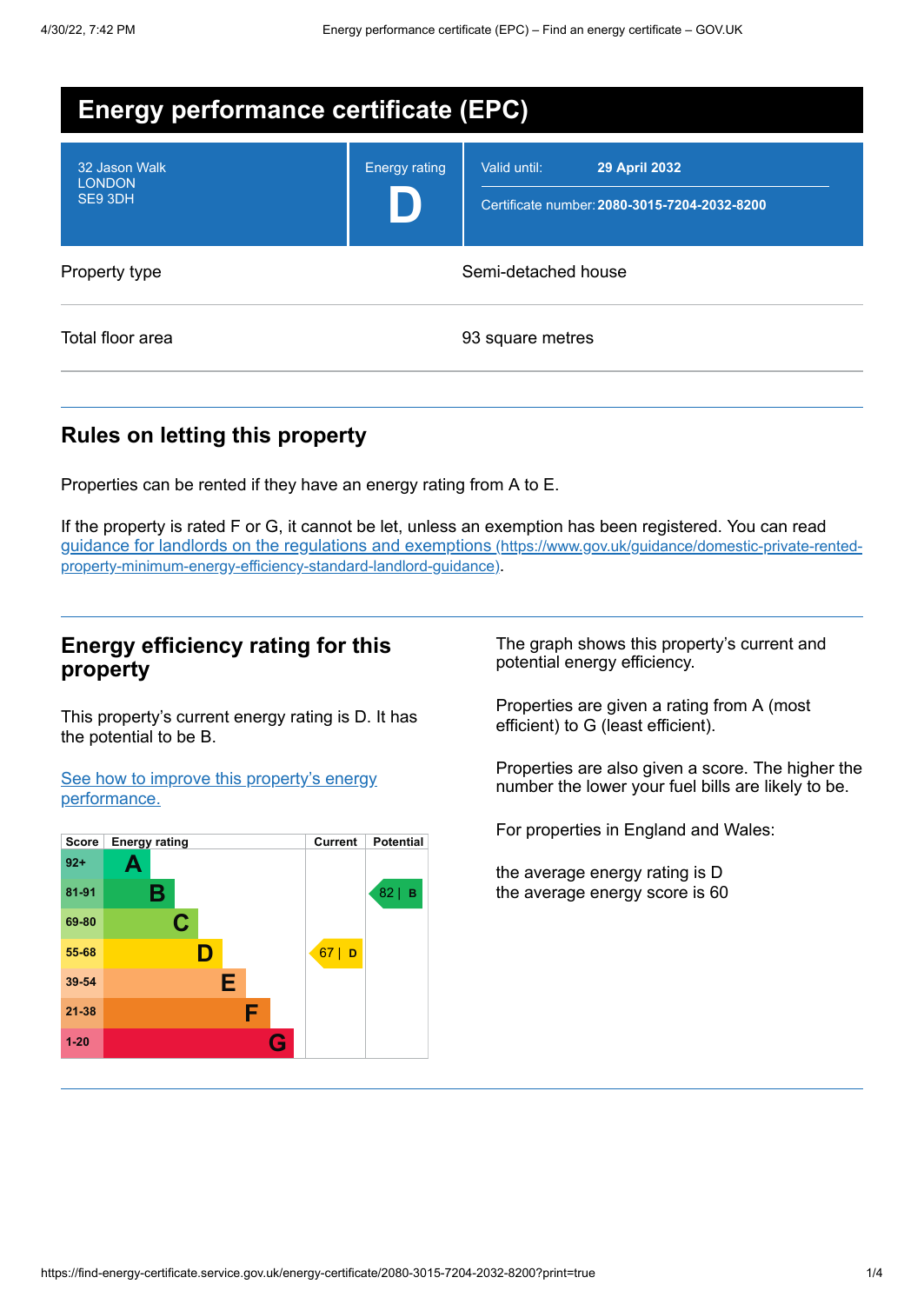# **Breakdown of property's energy performance**

This section shows the energy performance for features of this property. The assessment does not consider the condition of a feature and how well it is working.

Each feature is assessed as one of the following:

- very good (most efficient)
- good
- average
- poor
- very poor (least efficient)

When the description says "assumed", it means that the feature could not be inspected and an assumption has been made based on the property's age and type.

| <b>Feature</b>       | <b>Description</b>                          | Rating  |
|----------------------|---------------------------------------------|---------|
| Wall                 | Cavity wall, filled cavity                  | Average |
| Roof                 | Pitched, 100 mm loft insulation             | Average |
| Window               | Fully double glazed                         | Average |
| Main heating         | Boiler and radiators, mains gas             | Good    |
| Main heating control | Programmer, room thermostat and TRVs        | Good    |
| Hot water            | From main system                            | Good    |
| Lighting             | Low energy lighting in 50% of fixed outlets | Good    |
| Floor                | Solid, no insulation (assumed)              | N/A     |
| Secondary heating    | Room heaters, mains gas                     | N/A     |

#### **Primary energy use**

The primary energy use for this property per year is 206 kilowatt hours per square metre (kWh/m2).

| <b>Environmental impact of this</b><br>property                                                        |                 | This property produces                                                                                                                                        | 3.4 tonnes of CO2 |
|--------------------------------------------------------------------------------------------------------|-----------------|---------------------------------------------------------------------------------------------------------------------------------------------------------------|-------------------|
| This property's current environmental impact<br>rating is D. It has the potential to be C.             |                 | This property's potential<br>production                                                                                                                       | 1.8 tonnes of CO2 |
| Properties are rated in a scale from A to G<br>based on how much carbon dioxide (CO2) they<br>produce. |                 | By making the recommended changes, you<br>could reduce this property's CO2 emissions by<br>1.6 tonnes per year. This will help to protect the<br>environment. |                   |
| Properties with an A rating produce less CO2                                                           |                 |                                                                                                                                                               |                   |
| than G rated properties.<br>An average household                                                       | 6 tonnes of CO2 | Environmental impact ratings are based on<br>assumptions about average occupancy and<br>energy use. They may not reflect how energy is                        |                   |
| produces                                                                                               |                 | consumed by the people living at the property.                                                                                                                |                   |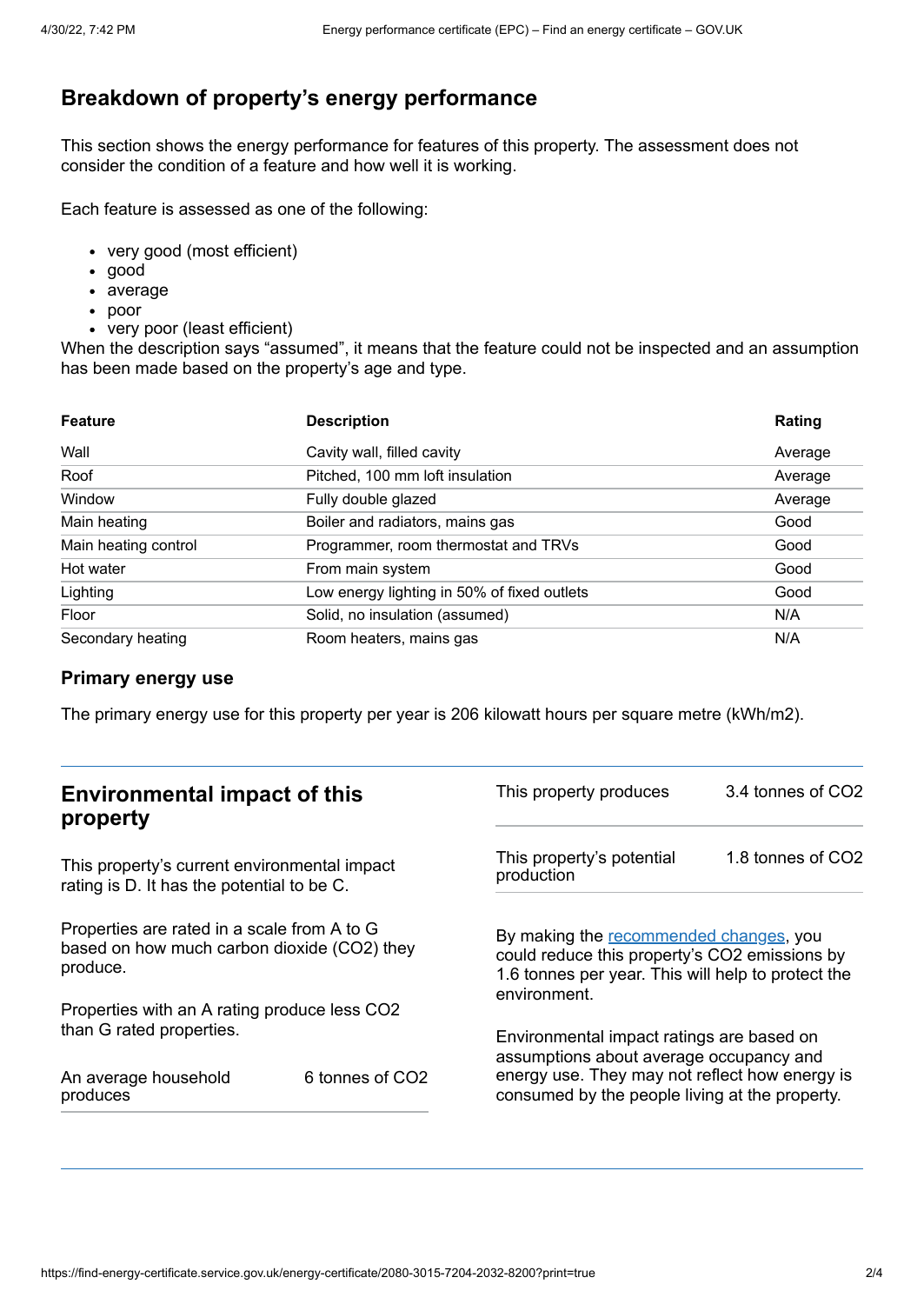# <span id="page-2-0"></span>**Improve this property's energy performance**

By following our step by step recommendations you could reduce this property's energy use and potentially save money.

Carrying out these changes in order will improve the property's energy rating and score from D (67) to B (82).

| <b>Step</b>                           | <b>Typical installation cost</b> | <b>Typical yearly saving</b> |
|---------------------------------------|----------------------------------|------------------------------|
| 1. Increase loft insulation to 270 mm | £100 - £350                      | £22                          |
| 2. Floor insulation (solid floor)     | £4,000 - £6,000                  | £38                          |
| 3. Low energy lighting                | £30                              | £34                          |
| 4. Solar water heating                | £4,000 - £6,000                  | £30                          |
| 5. Solar photovoltaic panels          | £3,500 - £5,500                  | £354                         |

#### **Paying for energy improvements**

Find energy grants and ways to save energy in your home. [\(https://www.gov.uk/improve-energy-efficiency\)](https://www.gov.uk/improve-energy-efficiency)

| <b>Estimated energy use and</b><br>potential savings                                                                                                                     |      | (https://www.simpleenergyadvice.org.uk/).                            |                        |
|--------------------------------------------------------------------------------------------------------------------------------------------------------------------------|------|----------------------------------------------------------------------|------------------------|
|                                                                                                                                                                          |      | Heating use in this property                                         |                        |
| Estimated yearly energy<br>cost for this property                                                                                                                        | £743 | Heating a property usually makes up the<br>majority of energy costs. |                        |
| Potential saving                                                                                                                                                         | £123 | Estimated energy used to heat this property                          |                        |
|                                                                                                                                                                          |      | Space heating                                                        | 8390 kWh per year      |
| The estimated cost shows how much the                                                                                                                                    |      |                                                                      |                        |
| average household would spend in this property<br>for heating, lighting and hot water. It is not based<br>on how energy is used by the people living at the<br>property. |      | Water heating                                                        | 2204 kWh per year      |
| The potential saving shows how much money<br>you could save if you complete each<br>recommended step in order.                                                           |      | Potential energy savings by installing<br>insulation                 |                        |
|                                                                                                                                                                          |      | <b>Type of insulation</b>                                            | Amount of energy saved |
| For advice on how to reduce your energy bills<br>visit Simple Energy Advice                                                                                              |      | Loft insulation                                                      | 450 kWh per year       |